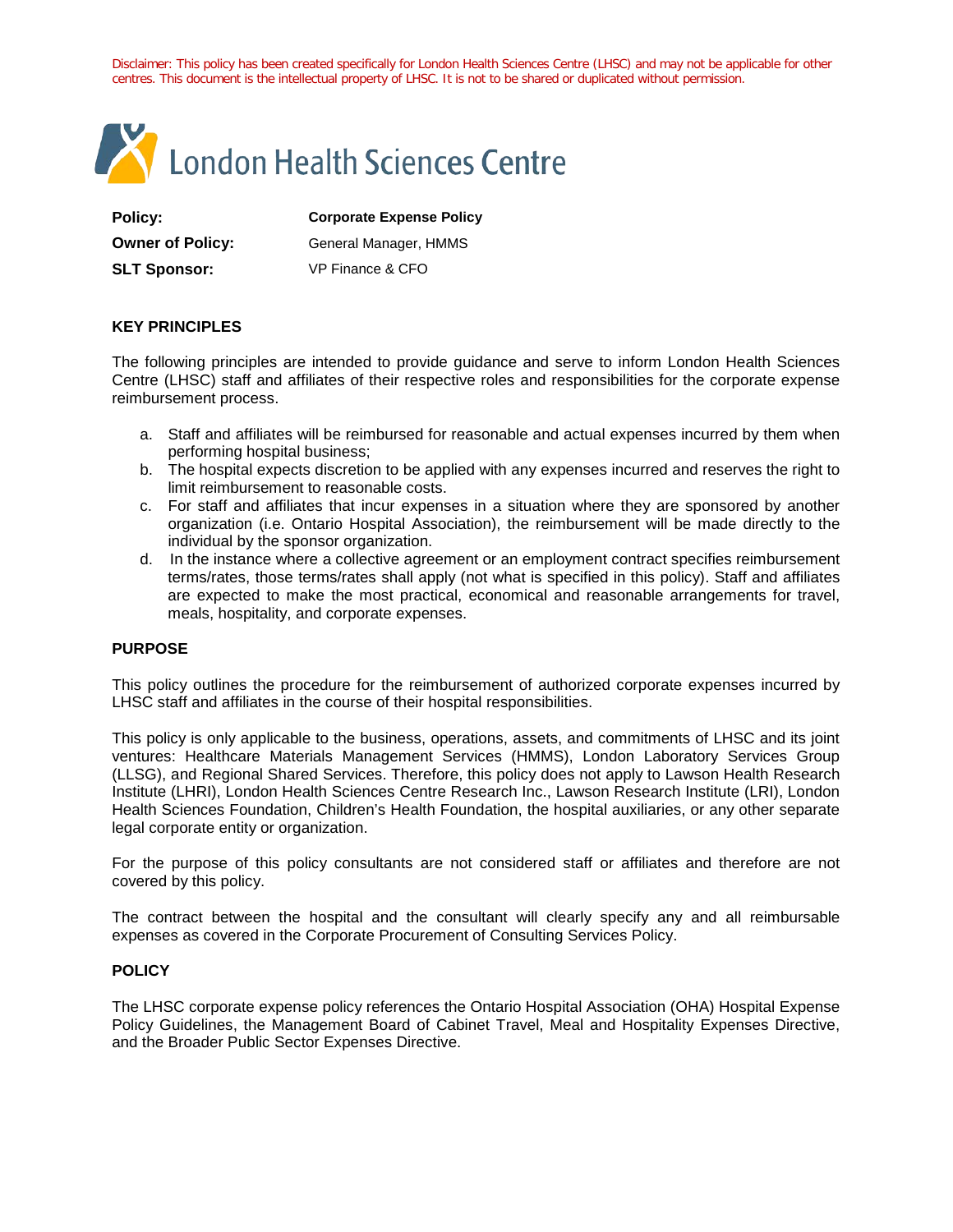All expenses submitted by a staff/affiliate must be approved and signed by the appropriate leader (refer to Signing Authority Policy). The leader approving the expenses is responsible to ensure all claims are correct, reasonable, and in accordance with this policy, including meal allowances and travel rates.

Leaders are not authorized to approve their own expenses, or that of a subordinate that has paid for travel, meals, etc., expensed to the leader's benefit.

For the purpose of this policy and the expense rules, managerial discretion allows for the administrative authority to make decisions and choices with some degree of flexibility, while maintaining compliance with this policy and the rules. All decisions made under the expense rules should be made very carefully.

When exercising managerial discretion, rationale must be provided with the expense report or purchase requisition in the form of a briefing note that is authorized by senior management.

Approvers are accountable for their decisions, which should be:

- subject to good judgment and knowledge of the situation;
- exercised in appropriate circumstances; and
- · comply with the principles and mandatory requirements set out in this policy.

When a situation arises and discretion needs to be exercised, approvers should consider whether the request is:

- · able to stand up to scrutiny by the auditors and members of the public
- · properly explained and documented
- · fair and equitable
- · reasonable
- · appropriate

It is the responsibility of both the approver and the claimant to work out appropriate arrangements which would meet the test of being fair and equitable.

Expense Reimbursement forms that do not comply with established corporate policies and procedures are returned to the approver and are not processed until corrected.

Expenses outlined in this policy are as follows:

- **1. [PERSONAL BUSINESS EXPENSES](https://appserver.lhsc.on.ca/policy/admin/_includes/fckeditor/editor/fckeditor.html?InstanceName=FCKeditor1&Toolbar=Default#personal_business_expenses)**
	- **1.1. [Expense Reimbursement](https://appserver.lhsc.on.ca/policy/admin/_includes/fckeditor/editor/fckeditor.html?InstanceName=FCKeditor1&Toolbar=Default#expense_reimbursement)**
- **2. [TRAVEL](https://appserver.lhsc.on.ca/policy/admin/_includes/fckeditor/editor/fckeditor.html?InstanceName=FCKeditor1&Toolbar=Default#travel)**
	- **2.1. [Travel by Vehicle](https://appserver.lhsc.on.ca/policy/admin/_includes/fckeditor/editor/fckeditor.html?InstanceName=FCKeditor1&Toolbar=Default#travel_by_vehicle)**
		- **a. [Rental Vehicle](https://appserver.lhsc.on.ca/policy/admin/_includes/fckeditor/editor/fckeditor.html?InstanceName=FCKeditor1&Toolbar=Default#rental_vehicle)**
		- **b. [Use of Personal Vehicle](https://appserver.lhsc.on.ca/policy/admin/_includes/fckeditor/editor/fckeditor.html?InstanceName=FCKeditor1&Toolbar=Default#personal_vehicle)**
		- **c. [Travel by Train](https://appserver.lhsc.on.ca/policy/admin/_includes/fckeditor/editor/fckeditor.html?InstanceName=FCKeditor1&Toolbar=Default#travel_by_train)**
		- **d. [Travel by Air](https://appserver.lhsc.on.ca/policy/admin/_includes/fckeditor/editor/fckeditor.html?InstanceName=FCKeditor1&Toolbar=Default#travel_by_air)**
- **3. [MEALS](https://appserver.lhsc.on.ca/policy/admin/_includes/fckeditor/editor/fckeditor.html?InstanceName=FCKeditor1&Toolbar=Default#meals)**
- **4. [ALCOHOL](https://appserver.lhsc.on.ca/policy/admin/_includes/fckeditor/editor/fckeditor.html?InstanceName=FCKeditor1&Toolbar=Default#alcohol)**
- **5. [ACCOMODATION](https://appserver.lhsc.on.ca/policy/admin/_includes/fckeditor/editor/fckeditor.html?InstanceName=FCKeditor1&Toolbar=Default#accommodation)**
- **6. [SOCIAL EVENTS](https://appserver.lhsc.on.ca/policy/admin/_includes/fckeditor/editor/fckeditor.html?InstanceName=FCKeditor1&Toolbar=Default#social_event)**
- **7. [HOSPITALITY](https://appserver.lhsc.on.ca/policy/admin/_includes/fckeditor/editor/fckeditor.html?InstanceName=FCKeditor1&Toolbar=Default#hospitality_events)**
- **8. [CHARITABLE EVENTS](https://appserver.lhsc.on.ca/policy/admin/_includes/fckeditor/editor/fckeditor.html?InstanceName=FCKeditor1&Toolbar=Default#charitable_events)**
- **9. [RECOGNITION OF STAFF/AFFILATES](https://appserver.lhsc.on.ca/policy/admin/_includes/fckeditor/editor/fckeditor.html?InstanceName=FCKeditor1&Toolbar=Default#recognition_of_staff_)**
- **10. [PROCEDURE](https://appserver.lhsc.on.ca/policy/admin/_includes/fckeditor/editor/fckeditor.html?InstanceName=FCKeditor1&Toolbar=Default#procedure)**
	- **10.1. [Submitting an Expense Reimbursement Form](https://appserver.lhsc.on.ca/policy/admin/_includes/fckeditor/editor/fckeditor.html?InstanceName=FCKeditor1&Toolbar=Default#submitting_an_expense_reimbursement_form)**
	- **10.2. [Processing an Expense Reimbursement Form](https://appserver.lhsc.on.ca/policy/admin/_includes/fckeditor/editor/fckeditor.html?InstanceName=FCKeditor1&Toolbar=Default#processing_an_expense_reimbursement_form)**
	- **10.3. [Booking Travel by Train](https://appserver.lhsc.on.ca/policy/admin/_includes/fckeditor/editor/fckeditor.html?InstanceName=FCKeditor1&Toolbar=Default#booking_travel_by_train)**
	- **10.4. [Expensing Meals](https://appserver.lhsc.on.ca/policy/admin/_includes/fckeditor/editor/fckeditor.html?InstanceName=FCKeditor1&Toolbar=Default#expensing_meals)**
	- **10.5. [Booking a Facility for a Hospitality Event](https://appserver.lhsc.on.ca/policy/admin/_includes/fckeditor/editor/fckeditor.html?InstanceName=FCKeditor1&Toolbar=Default#booking_a_facility)**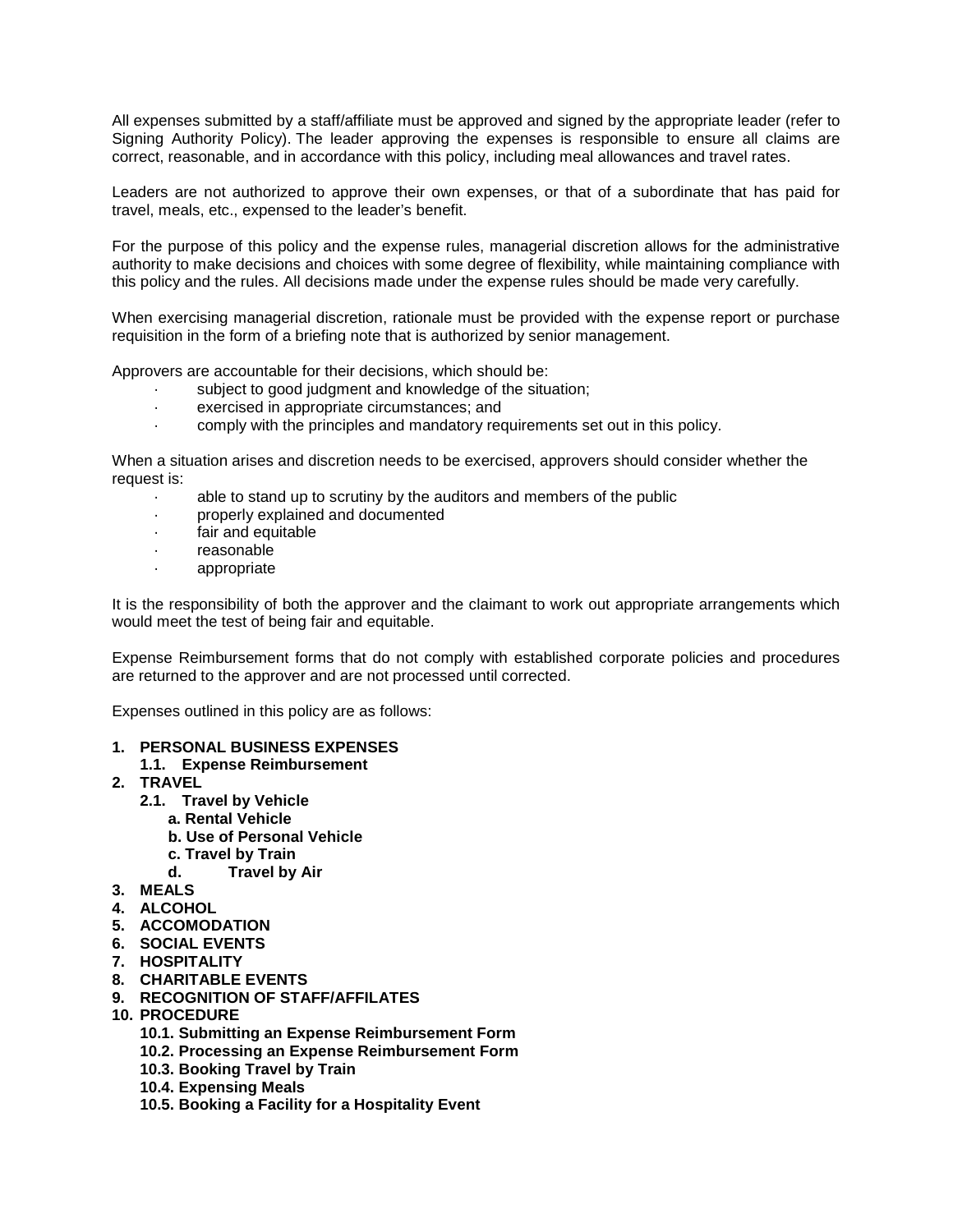# **1. PERSONAL BUSINESS EXPENSES**

# **1.1. Expense Reimbursement**

- · Reimbursable [business expenses](https://appserver.lhsc.on.ca/policy/admin/_includes/fckeditor/editor/fckeditor.html?InstanceName=FCKeditor1&Toolbar=Default#business_expenses) must be:
	- o Work related
	- o Modest, appropriate and reasonable
	- o Balanced among economy, health and safety, and efficiency of operations
	- o Submitted in a timely fashion, and in the form and manner outlined in this policy
- · Personal business expenses must be submitted to Healthcare Materials Management Services (HMMS) using the approved online Expense Reimbursement form detailed in [Appendix B.](https://appserver.lhsc.on.ca/policy/admin/_includes/fckeditor/editor/fckeditor.html?InstanceName=FCKeditor1&Toolbar=Default#app_b)
- · Expenses of a personal nature will not be reimbursed. Such expenses include but are not limited to expenses for:
	- o Expenses resulting from unlawful conduct
	- o Traffic and parking violations incurred while driving on hospital business
	- o Recreational purposes (e.g. video rentals, mini-bars, special facilities charges, entertainment not directly related to hospital business, etc.)
	- o Personal items not required to conduct hospital business
	- o Memberships to reward programs or clubs (e.g., airline clubs)
	- o Social events that do not constitute hospitality as described in [Section](https://appserver.lhsc.on.ca/policy/admin/_includes/fckeditor/editor/fckeditor.html?InstanceName=FCKeditor1&Toolbar=Default#hospitality_events) 7
	- o Alcoholic drinks, unless as described in [Section 4](https://appserver.lhsc.on.ca/policy/admin/_includes/fckeditor/editor/fckeditor.html?InstanceName=FCKeditor1&Toolbar=Default#alcohol)
	- o Expenses incurred due to the presence of friends or family members
	- o Hotel expenses incurred because of failure to cancel reservation
	- o Credit card fees and late payment charges
	- o Additional ancillary charges such as premiums for failure to refill fuel in a rental car

# **2. [TRAVEL](https://appserver.lhsc.on.ca/policy/admin/_includes/fckeditor/editor/fckeditor.html?InstanceName=FCKeditor1&Toolbar=Default#business_travel)**

- · Travel should be approved in advance by the leader and a copy of the boarding pass or ticket for all modes of transportation should be attached to the Expense Reimbursement form. If boarding pass is unavailable then proof of travel must be demonstrated.
- The mode of transportation chosen  $-$  air, train, or car, should be that which enables staff/affiliates to attend to hospital business with the least cost to the hospital, consistent with the least amount of interruption to regular business and personal schedules. Consideration should be taken as to the length of time away from the workplace.
- · Where a number of staff/affiliates attend the same function shared travel will be considered and required where possible.
- Basic economy/coach fares will be paid by the hospital. Any upgrades are the responsibility of the staff/affiliate.
- · Travel with others (i.e. spouse), including meals and cancellation fees, is not covered by the hospital and must be paid for by the staff/affiliate.
- When personal travel is combined with business travel, the staff/affiliate will be reimbursed for only the business portion of the trip.

## **2.1. Travel by Vehicle**

- When road transportation is the most practical and economical way to travel, the order of preference is:
	- o Rental vehicle (when a rental vehicle is more economical than use of a personal vehicle).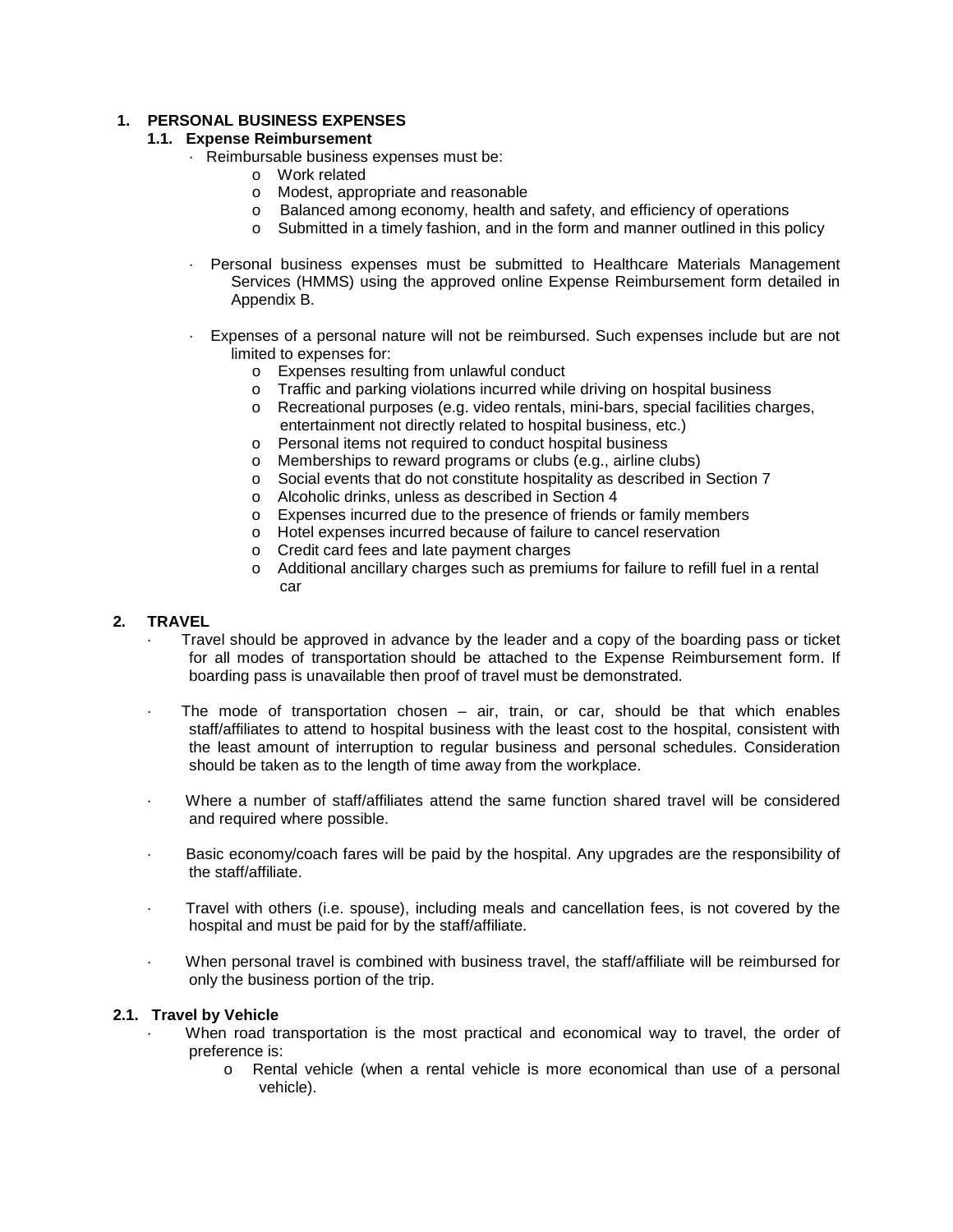o Personal vehicle (when a personal vehicle is more economical than use of a rental vehicle).

## a. **Rental Vehicle**

- Rental of compact or mid-size vehicle is encouraged and staff/affiliates are required to use car rental companies approved by the hospital (currently [Enterprise\)](http://www.enterprise.com/car_rental/home.do) where possible to ensure the most favourable rates. Consideration may be given for a car rental upgrade based on the number of passengers, weather conditions and other safety reasons. All luxury and sports car rentals are expressly prohibited.
- Collision and liability insurance offered by the car rental companies must be purchased since the hospital's insurance coverage does not cover replacement value for rental cars.
- · Rental cars must be refueled before returning to avoid extra charges.
- · [Receipts](https://appserver.lhsc.on.ca/policy/admin/_includes/fckeditor/editor/fckeditor.html?InstanceName=FCKeditor1&Toolbar=Default#receipt_) for gasoline purchases, parking lot charges and applicable bridge or highway tolls must be submitted with expense reports. If the car rental is not covered by an HMMS purchase order, a copy of the rental agreement must be attached to the expense report.

# b. **Use of Personal Vehicle**

- [Personal vehicles](https://appserver.lhsc.on.ca/policy/admin/_includes/fckeditor/editor/fckeditor.html?InstanceName=FCKeditor1&Toolbar=Default#personal_vehicle) used for hospital business must be insured at the vehicle owner's expense for personal motor vehicle liability. Refer to [Use of Personal Vehicle for Hospital Business](http://appserver.lhsc.on.ca/policy/search_res.php?polid=GEN018&live=1) policy. Coverage must be equal to or greater than the minimum liability specified in the Insurance Act. Drivers must satisfy themselves whether their motor vehicle insurance coverage includes business use of their vehicles.
- The hospital will not reimburse costs of collision and liability coverage. Staff/affiliates driving a personal vehicle on hospital business cannot make claims to the hospital for damages as a result of a collision.
- · The hospital assumes no financial responsibility for privately-owned vehicles other than paying the kilometric rate when used for hospital business (refer to [Appendix A\)](https://appserver.lhsc.on.ca/policy/admin/_includes/fckeditor/editor/fckeditor.html?InstanceName=FCKeditor1&Toolbar=Default#app_a). For kilometric allowance for out-of-town travel and the local travel rate between sites refer to [Appendix A.](https://appserver.lhsc.on.ca/policy/admin/_includes/fckeditor/editor/fckeditor.html?InstanceName=FCKeditor1&Toolbar=Default#app_a) This allowance is to cover the costs of fuel, depreciation, maintenance and insurance. When calculating the total kilometres of a trip that originates from the staff member's home, the normal distance driven to the hospital should be excluded.
- · When staff/affiliates use their own personal vehicles for hospital business, reimbursement will be in accordance with the corporate rate or rate outlined in a staff member's collective agreement.
- Receipts for parking lot charges and applicable bridge or highway tolls must be submitted with expense reports. Except for volunteers, monthly parking passes for LHSC's parking facilities are not reimbursable unless directly specified in an employment contract.

## **c. Travel by Train**

- Staff/affiliates will choose the most economical and direct form of transportation by train. Wherever possible, travel arrangements should be made in advance to ensure availability of economy class seats and the best price.
- · Only economy "Comfort Class" train travel is acceptable for business. Basic economy/coach fares will be paid by the hospital. Any upgrades are the responsibility of the staff/affiliate.
- Refer to Procedure section below [Booking Travel by Train.](https://appserver.lhsc.on.ca/policy/admin/_includes/fckeditor/editor/fckeditor.html?InstanceName=FCKeditor1&Toolbar=Default#booking_travel_by_train)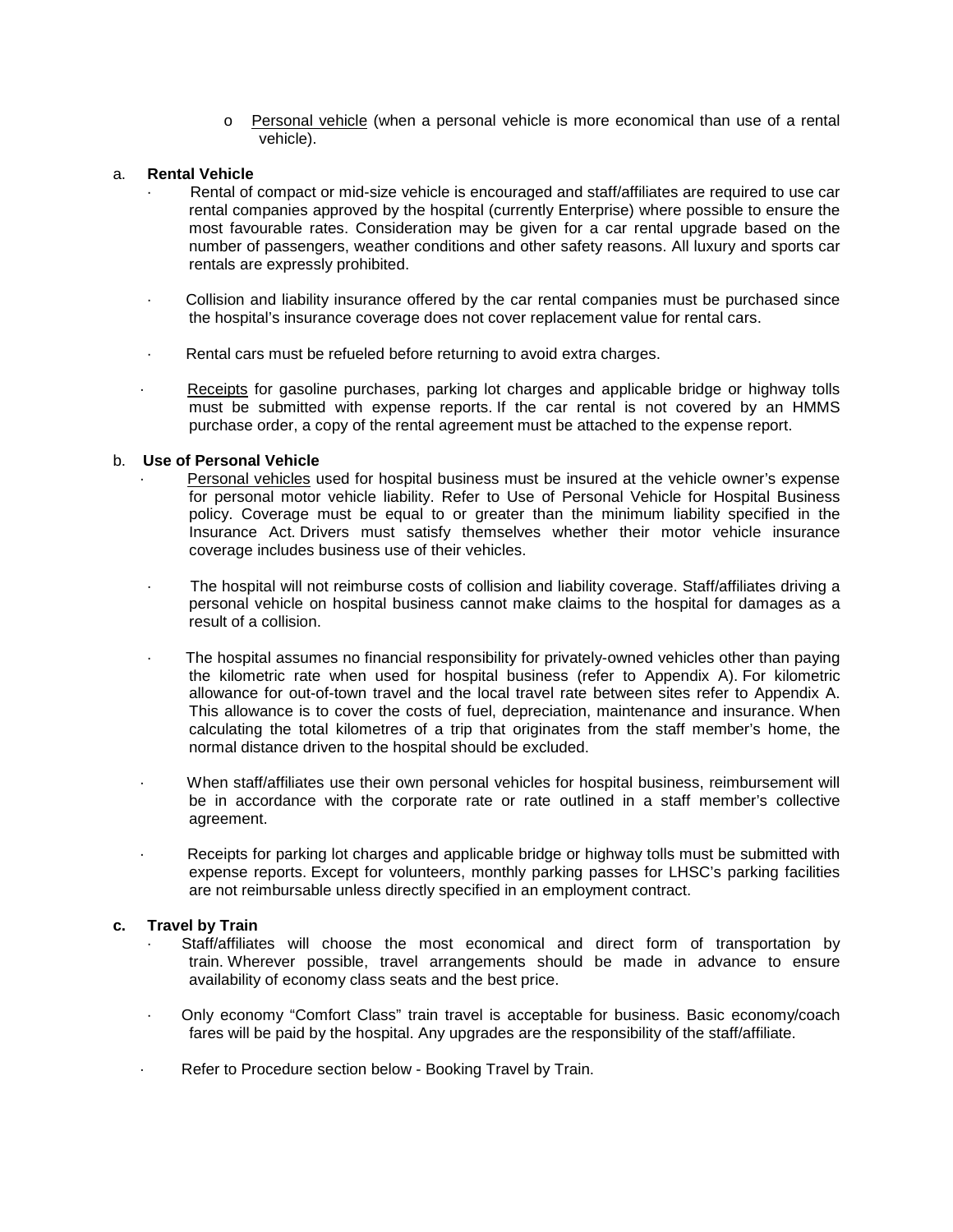## **d. Travel by Air**

- · Staff/affiliates may travel by air for trips that are beyond reasonable driving distance. Prior approval for all travel by air must be obtained from the leader.
- · Staff/affiliates shall travel Economy class for all domestic and international travel unless preapproved by their Vice President.
- Every effort should be made to book in advance to take advantage of discounted fares and to obtain the lowest fares compatible with necessary travel requirements.
- · The original boarding pass/passes and ticket/E-ticket should be attached to the expense report for each segment of travel. If boarding pass is unavailable then proof of travel must be demonstrated

# **3. [MEALS](https://appserver.lhsc.on.ca/policy/admin/_includes/fckeditor/editor/fckeditor.html?InstanceName=FCKeditor1&Toolbar=Default#business_meals)**

- · During normal working hours for the work group, team, or individual, meals and refreshments for staff/affiliates are not reimbursable, except in the following circumstances:
	- a. Out-of-town hospital business (i.e. conferences, training courses, Ministry meetings, etc.) in these cases, actual meal costs, including reasonable gratuities, will be reimbursed according to the maximum outlined in [Appendix A.](https://appserver.lhsc.on.ca/policy/admin/_includes/fckeditor/editor/fckeditor.html?InstanceName=FCKeditor1&Toolbar=Default#app_a) Should a group of Hospital staff/affiliates be present, the highest ranking staff/affiliate must pay for the meal if individual/separate bills are not used.
	- b. In-house training/education sessions greater than three hours in length
	- c. Business meetings with a working lunch conducted from at least 11 a.m. to 2 p.m.
	- d. Staff/affiliates are required to work outside of normal working hours, defined as being:
		- o more than an hour before the start of their normal work day or more than an hour after the end of their normal work day.
		- o over a normal meal period (i.e. breakfast or dinner)
	- e. Periodic light refreshments for volunteers.
	- f. Scenarios permitted under the [Recognition](https://appserver.lhsc.on.ca/policy/admin/_includes/fckeditor/editor/fckeditor.html?InstanceName=FCKeditor1&Toolbar=Default#recognition_of_staff_) section of this policy.
- · For items b, c, and d above, catering is only to be provided by the Hospital's preferred caterer (subject to their hours of operation), and must be authorized by the organizer's leader. In most cases for items c and d, the "organizer" will be the most senior staff/affiliate in attendance. Supporting documentation must include the name of the course (for item b) or a list of those in attendance (for items c and d).
- As per other sections of this policy, alcohol is strictly prohibited without prior approval of the President & CEO. In addition, meals must not be purchased on a credit account unless preapproved through a purchase order in accordance with the [Corporate Signing Authority Policy.](http://appserver.lhsc.on.ca/policy/search_res.php?polid=GEN047&live=1)
- · At all times, staff/affiliates especially leaders granting [authorization](https://appserver.lhsc.on.ca/policy/admin/_includes/fckeditor/editor/fckeditor.html?InstanceName=FCKeditor1&Toolbar=Default#authorization) are expected to use care and good judgment when spending Hospital funds on meals and refreshments.
- Refer to Procedure section below [Expensing Meals.](https://appserver.lhsc.on.ca/policy/admin/_includes/fckeditor/editor/fckeditor.html?InstanceName=FCKeditor1&Toolbar=Default#expensing_meals)

## **4. ALCOHOL**

- Costs for alcoholic beverages are not typically reimbursable. Exceptions to the policy for reimbursement of alcoholic beverage costs can only be approved by the CEO. If approval is issued explicit limitations may be placed on the amount that may be reimbursed for alcoholrelated expenses.
- · Staff/affiliates are to ask the restaurant for a separate invoice when having alcohol with their meals in order to better facilitate the expense reimbursement process for the food portion.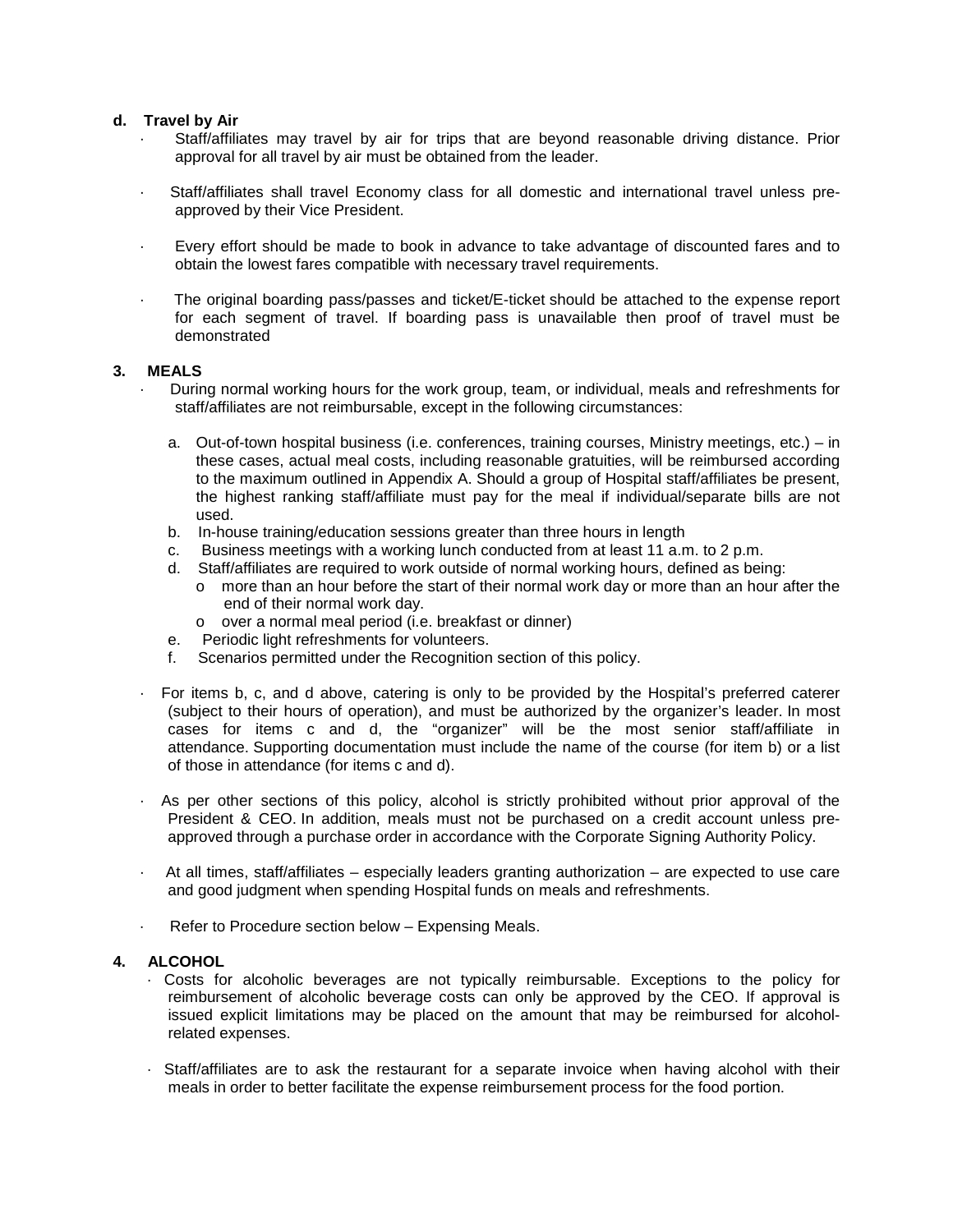# **5. ACCOMMODATION**

- · Staff/affiliates shall use the most economical accommodation available (generally a standard quality hotel room). No reimbursement will be made for suites, executive floors, or concierge levels.
- · Staff/affiliates are responsible for all room charges and must review the hotel bill carefully to ensure all charges are correct. A detailed copy of the hotel bill must be attached to the expense reimbursement form.
- · Staff/affiliates will not be reimbursed for entertainment, laundry service, pay TV or movies, alcohol or special facility charges (e.g. fitness clubs).
- · Long-distance business and personal calls may be reimbursed, however discretion should be used in the frequency and length. Wherever possible, the most cost-effective method should be used (e.g. hospital issued cell phones or calling cards) in order to minimize costs.
- · While traveling on hospital business, additional business expenses not otherwise covered will be reimbursed, such as computer access charges, photocopying, word processing services, facsimile transmissions, internet connections, rental and transportation of necessary office equipment, provided the charges incurred are reasonable and related to hospital business.

# **6. SOCIAL EVENTS**

- · This Hospital policy prohibits use of Hospital funds for all social activities for all staff/affiliates.
- Staff/affiliate social activities can continue to be funded personally by the staff/affiliates involved, but monetary and/or in-kind donations from vendors, prospective vendors, and other external organizations are not to be solicited.

## **7. HOSPITALITY EVENTS**

- · For the purposes of this policy, [hospitality](https://appserver.lhsc.on.ca/policy/admin/_includes/fckeditor/editor/fckeditor.html?InstanceName=FCKeditor1&Toolbar=Default#hospitality) is the provision of food, beverage, accommodation, transportation and other amenities to people who are not engaged to work for:
	- o designated Broader Public Sector (BPS) organizations (i.e. hospital employees covered by this policy), or
	- o any of the Ontario government ministries, agencies and public entities covered by the OPS Travel, Meal and Hospitality Expenses Directive (available on the [Ministry of](http://www.mgs.gov.on.ca/en/Home/index.htm)  [Government Services website\)](http://www.mgs.gov.on.ca/en/Home/index.htm).
- Hospitality may be extended in an economical and consistent manner when:
	- o it can facilitate hospital business; and
	- o it is considered desirable as a matter of courtesy or protocol.
- · Hospitality-related expenses are to be approved by the President & CEO, and as per other sections of this policy, alcohol is strictly prohibited without prior approval of the President & CEO. Where hospitality events are extended by the Hospital, and where the guests include vendors (current or prospective), senior management is responsible for obtaining prior approval from HMMS to ensure that the event does not give, or is not perceived to give, preferential treatment to any vendor.

Refer to Procedure section below – [Booking a Facility for a Hospitality Event.](https://appserver.lhsc.on.ca/policy/admin/_includes/fckeditor/editor/fckeditor.html?InstanceName=FCKeditor1&Toolbar=Default#booking_a_facility)

# **8. CHARITABLE EVENTS**

The Hospital recognizes the importance that charity plays in our local community  $-$  and in particular, the role of our local hospital foundations. In some circumstances, sponsorship of charitable events is permitted with the prior approval of the President & CEO. Such expenditures can also be funded personally by the staff/affiliates attending, or by outside vendors and other organizations, subject to the provisions of our Standards of Business Conduct.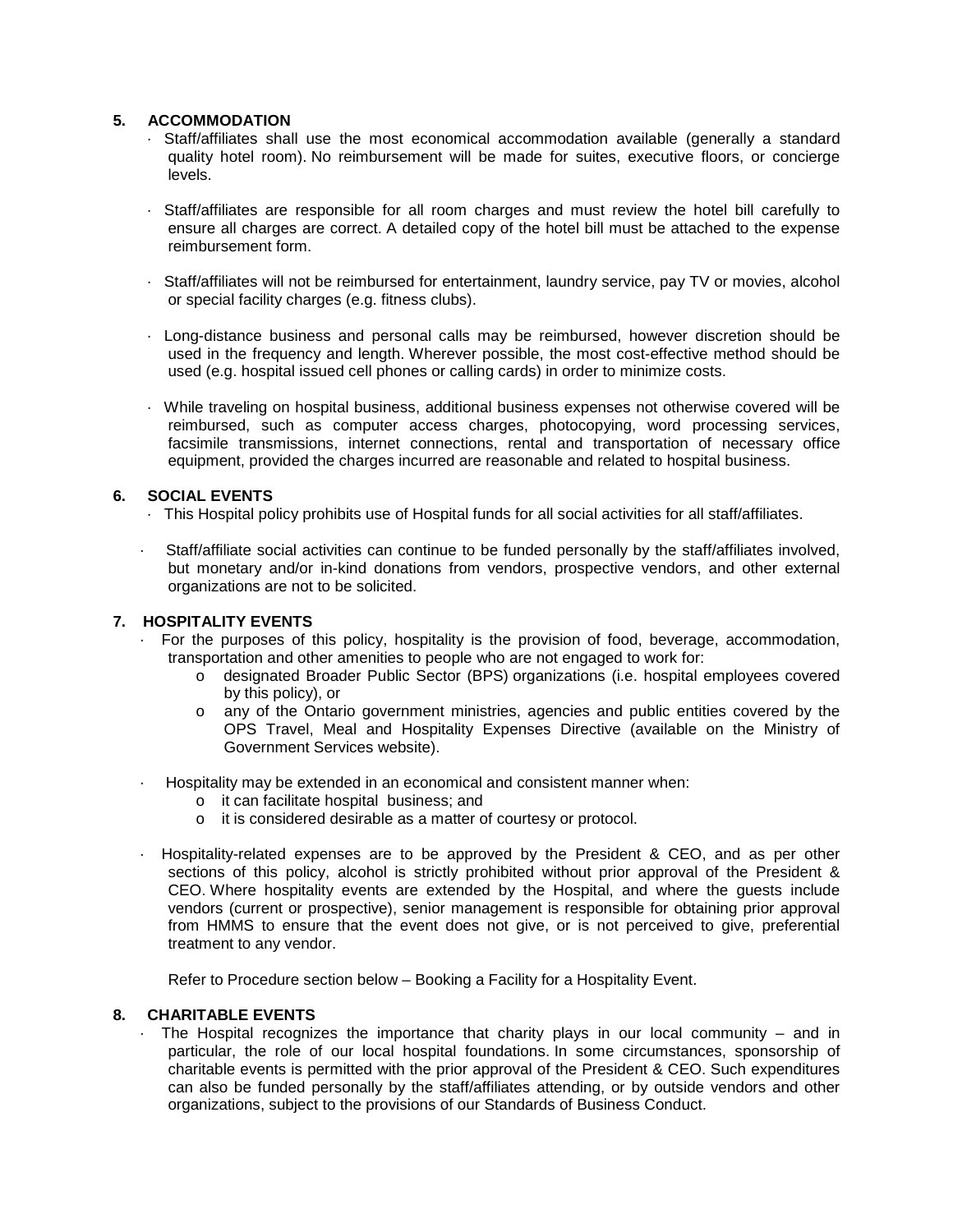# **9. RECOGNITION OF STAFF/AFFILIATES**

- Staff and affiliates make important contributions to our healthcare environment every day, and the Hospital values all of their efforts. However, the desire to recognize the contributions of staff and affiliates must also be balanced with the concepts of:
	- o Fiscal responsibility we must live within our budget.
	- o Accountability, transparency, and proper stewardship of public funds as supported by the Hospital's Board and leadership team, and as envisioned by the government's [Broader Public Sector Accountability Act.](http://www.e-laws.gov.on.ca/html/statutes/english/elaws_statutes_10b25_e.htm)
	- o Equity we must embrace the concept of equity (i.e. fairness) over equality (i.e. sameness), while attempting to ensure consistent application of recognition principles across a broad, multi-faceted organization.
	- o Legal compliance not just with the [Broader Public Sector Accountability Act,](http://www.e-laws.gov.on.ca/html/statutes/english/elaws_statutes_10b25_e.htm) but also with applicable employment laws and Canada Revenue Agency regulations.
- · Taking into account the above principles, Hospital-funded recognition programs are to be corporate in nature. At a department or unit level, leaders are still encouraged to recognize staff and affiliates intrinsically (i.e. through verbal and/or written feedback, thank-you messages or ecards, highlighting accomplishments at team meetings, etc.); however, extrinsic or monetary recognition (i.e. bonuses, gift cards/certificates, paid time-off, flowers, other gifts, etc.) is not permitted. Accordingly, the following corporate recognition programs have been established:
	- o President's Awards
	- o Long-Service Awards
	- o Medical Advisory Committee Awards
	- o Bonnie Adamson Quality Award
	- o Occupational Health and Safety Awards
	- o Staff/patient memorials
	- o Staff Holiday meal
	- o Staff Barbeque
	- o Nurses and other professions week
	- o Board Recognition Events
- In addition, several externally-funded recognition programs exist, and are available for recognizing staff and/or affiliates. These include (with further details on eligibility and application processes available from either Human Resources and/or the Foundation):
	- o Harvey Sullivan Scholarship
	- o Dianne Stewart Scholarship
- Given their significant donations of time and service to the Hospital, reasonable and appropriate recognition of volunteers (including elected Board members and Board Committee community members) is permitted under this policy. All such recognition activities are to be approved by the corresponding Vice-President or President & CEO.
- · Occasionally, some sort of recognition or reward may be appropriate to stimulate staff/affiliate awareness of and/or participation in key corporate initiatives. All such recognition or reward activity is to be approved by the Senior Leadership Team.

# **10. PROCEDURE**

## **10.1. Submitting an Expense Reimbursement Form**

- a. Claimants must:
	- o Submit a separate expense form for each travel event claim
	- o Submit all reimbursable personal business expenses to HMMS using the approved online Expense Reimbursement Form [\(Appendix B\)](https://appserver.lhsc.on.ca/policy/admin/_includes/fckeditor/editor/fckeditor.html?InstanceName=FCKeditor1&Toolbar=Default#app_b).
	- o Complete all requested areas of the expense form in full
	- o Obtain all appropriate approvals before incurring expenses; if no prior approval was obtained, then a written explanation must be submitted with the claim;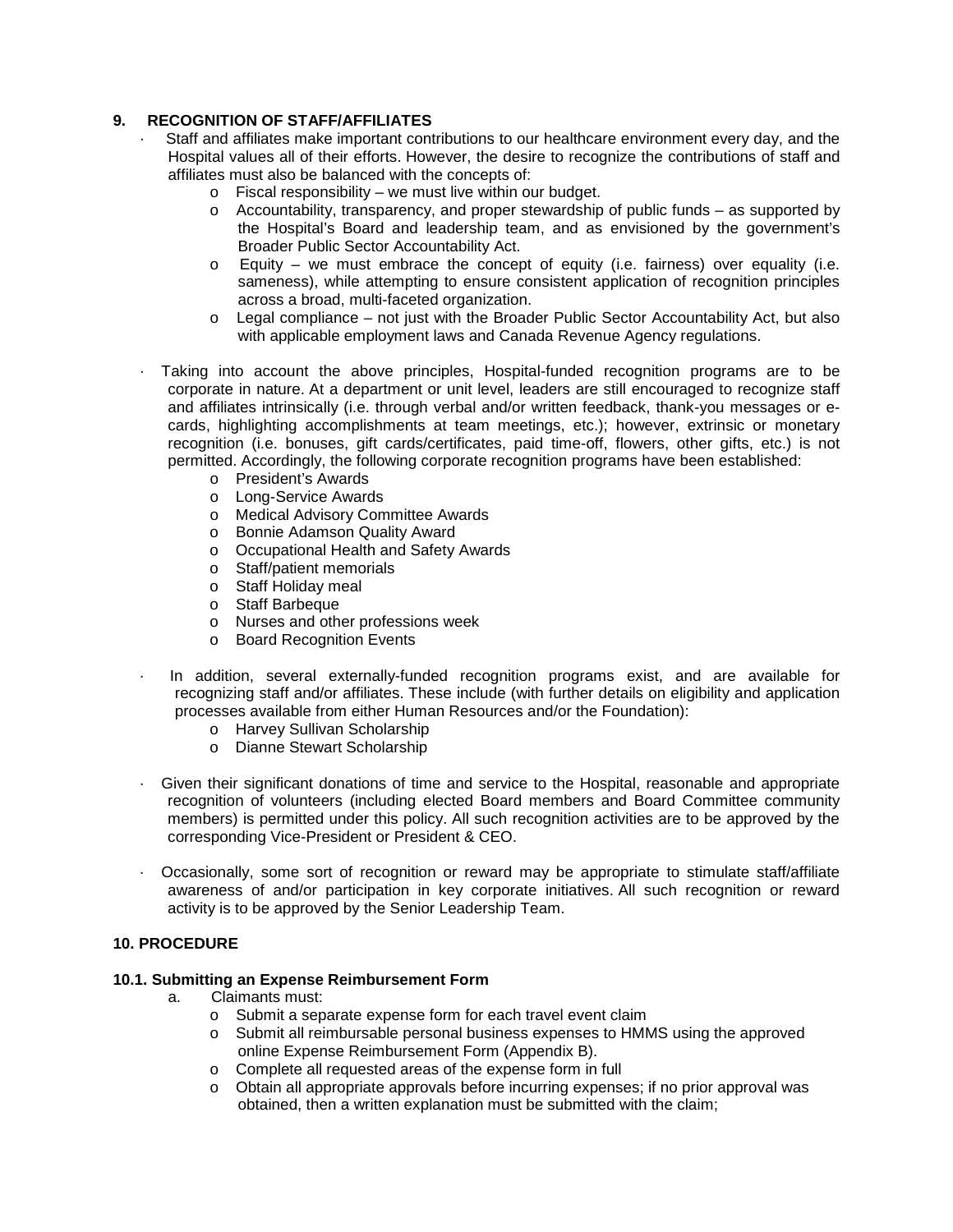- o Submit original, itemized receipts taped to an  $8\frac{1}{2} \times 11$  sheet of paper with all claims (credit card slips are not sufficient).
- o If there is not an itemized receipt, a written explanation must be submitted to explain why the receipt is unavailable and a description itemizing and confirming the expenses must be provided;
- o submit claims by the end of the quarter following the quarter in which the expense was incurred; a written explanation is required if not submitted within this timeframe;
- Employees are required to repay any overpayments as it is considered a debt owing to the organization
- o submit claims for expenses before leaving positions
- o Ensure the printed hard copy Expense Reimbursement Form is signed by the staff/affiliate requesting reimbursement and the approving leader. The total must be within the approving leader's authorization limit. Refer to [Corporate Signing Authority](http://appserver.lhsc.on.ca/policy/search_res.php?polid=GEN047&live=1)  [Policy.](http://appserver.lhsc.on.ca/policy/search_res.php?polid=GEN047&live=1)

# **10.2. Processing an Expense Reimbursement Form**

- a. Expense reimbursement Forms are processed through HMMS and reimbursed either by Electronic Funds Transfer (direct deposit) or by cheque (issued monthly).
- b. Expenses will be reimbursed only if they are supported with original receipts and/or documentation.
	- o Where receipts are unavailable (e.g. parking meters, etc.), it is the responsibility of the approving leader to validate the reasonability and appropriateness of the expense. Credit card slips or statements will not be accepted in place of original, detailed receipts.

# **10.3. Booking Travel by Train**

- a. When booking train travel, reference corporate discount code #710596, which will provide a 10% discount off the lowest published fare.
- b. Purchase train tickets on-line on the [VIA Rail website](http://www.viarail.ca/en/fares/business-travel/corporate-fares/hmms) or purchased at the train station. Train travel is not to be booked through a travel agent, because of the high service fees charged.

## **10.4. Expensing Meals**

- a. Provide original, itemized receipts with the Expense Reimbursement Form for actual meal expenses. Reasonable gratuities will be reimbursed.
- o When a staff/affiliate is authorized to pay for meals of others include a brief explanation of the event and a list of those in attendance on the Expense Reimbursement Form.

## **10.5. Booking a Facility**

- a. Prior to booking a facility, the contract put forward by the facility must be reviewed by Risk Management.
- b. Risk Management will review the terms and conditions as well as engage our insurer and inform them of the date(s) of the event.
	- o If Risk Management has approves the contract, the contract is sent to the designated Signing Authority for approval and submitted to HMMS with a request for signature. At that time HMMS management will review and approve the contract and return it to the requestor.
- c. The signed contract along with the invoice from the facility is attached to the purchase requisition.

## **DEFINITIONS**

**Affiliates -** Individuals who are not employed by the organization but perform specific tasks at or for the organization, including appointed professionals (e.g., physicians/midwives/dentists), Board members (both elected Board members and community members), students, volunteers, researchers, contractors,